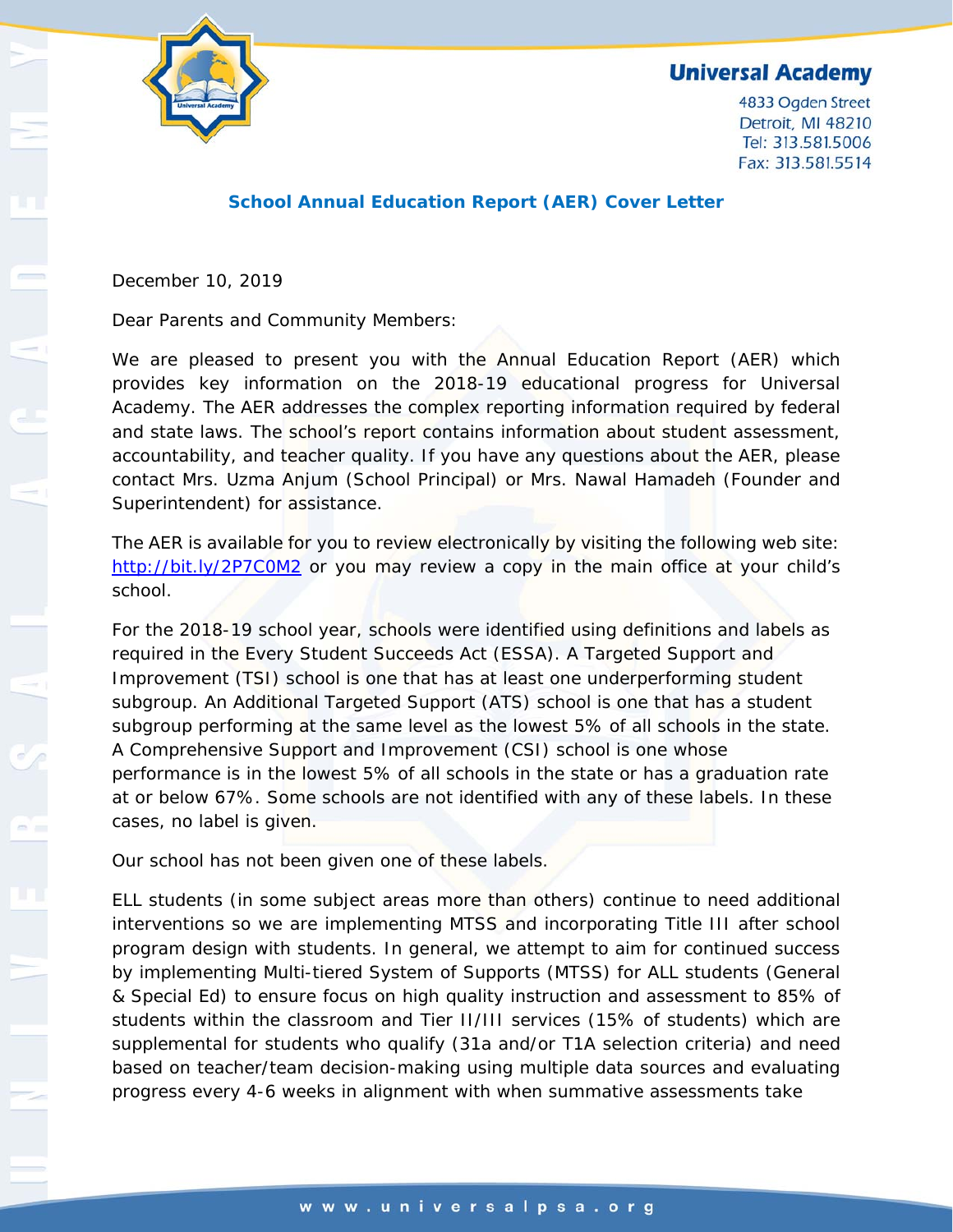



4833 Ogden Street Detroit, MI 48210 Tel: 313.581.5006 Fax: 313.581.5514

place (end of unit). We also aim to continue with the Epstein model for Parent Involvement incorporating MDE's family engagement tool available online. School Improvement Teams have updated the school family involvement plans with parents.

### **1. PROCESS FOR ASSIGNING PUPILS TO THE SCHOOL**

Section 504 of the Revised School Code states that public school academies shall neither charge tuition nor discriminate in pupil admissions policies or practices on the basis of intellectual or athletic ability, measures of achievement aptitude, status as a handicapped person, or any other basis that would be illegal if used by a Michigan public school district. Details are outlined in the Academy's Board Approved Application & Enrollment Procedures assuring the following:

- Academy enrollment shall be open to all individuals who reside in Michigan. Except for a foreign exchange student who is not a United States citizen, a public school academy shall not enroll a pupil who is not a Michigan resident.
- Academy admissions may be limited to pupils within a particular range/grade level or on any other basis that would be legal if used by a Michigan public school district.
- The Academy Board may establish a policy providing enrollment priority to siblings of currently enrolled pupils and Board Members/Academy employees.
- The Academy shall allow any pupil who was enrolled in the immediately preceding academic year to re-enroll in the appropriate age range/grade level unless that grade is not offered.
- No student may be denied participation in the application process due to lack of student records. Homeless liaison ensures homeless children and unaccompanied youth are enrolled in and have an opportunity to succeed in school.
- If the Academy receives more applications for enrollment than there are spaces available, pupils shall be selected for enrollment through a random selection drawing.

Universal Academy is a single school building district in which all students are equitably assigned to the same building and have equal access to full facility, programs, resources, technology, highly qualified staff and curriculum.

## **2. THE STATUS OF THE 3-5 YEAR SCHOOL IMPROVEMENT PLAN**

At Universal Academy, Comprehensive Needs Assessment (CNA) is an ongoing and continuous process of analyzing data as it is readily available throughout the school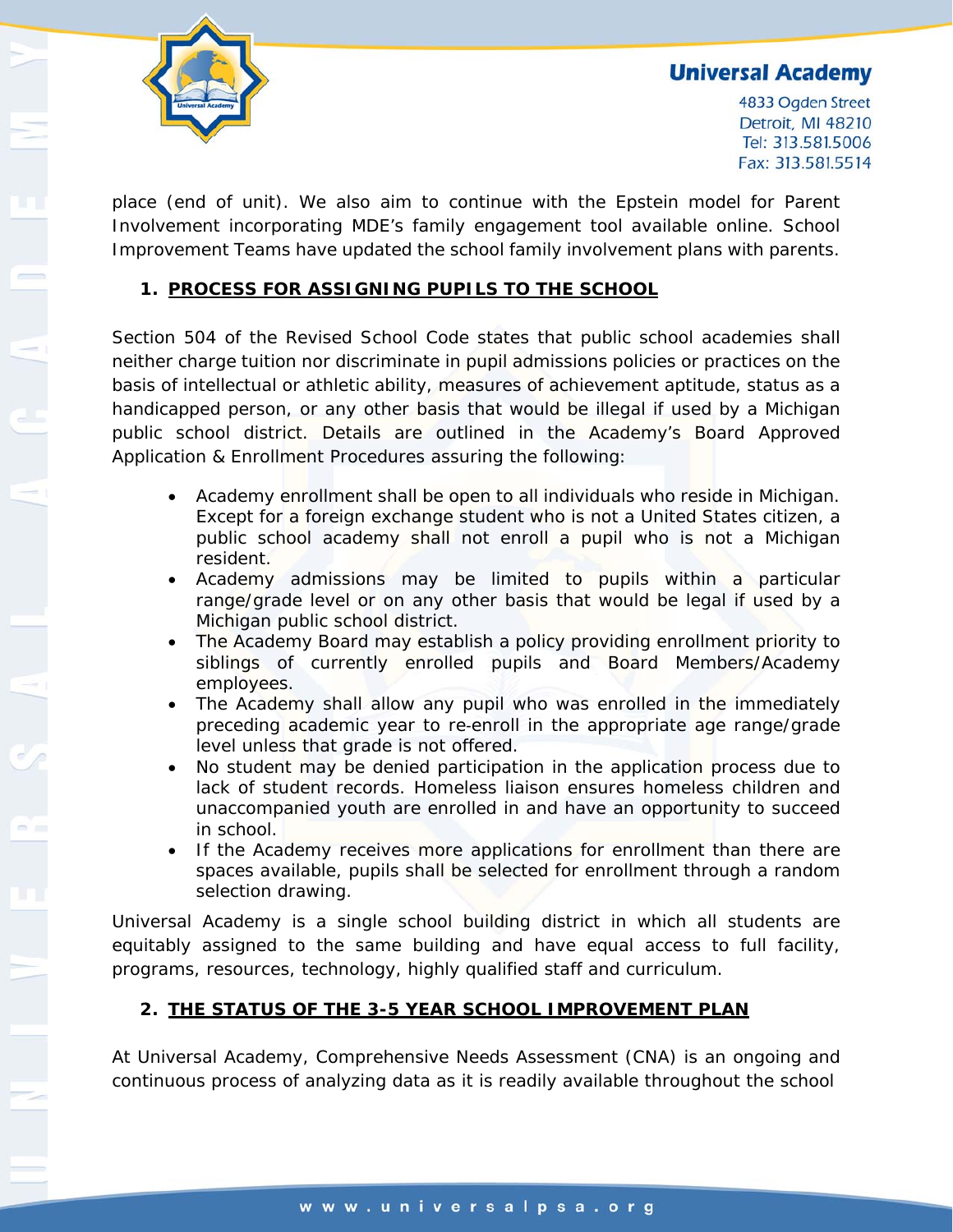

4833 Ogden Street Detroit, MI 48210 Tel: 313.581.5006

year and involves all key stakeholders including staff, parents, students and community members. Ongoing assessment, evaluation, mentoring/training and support is facilitated by the District through the Central Office who work closely with and lead the School Improvement (SI) Teams.

We utilize the School Improvement Framework (SIF) Process Cycle which has four (4) major components that cycle in a continuous process.

- Gather Data Where are we now (status) and where do we want to be (goals)?
- Study/Analyze What did the data/information we collected tell us?
- Plan How do we organize our work so that it aligns to our goals and resources?
- Do Staff implements the strategies and action steps outlined in the plan.
- Gather Data II Where are we now (status) and did we reach our goals?

While the CNA is recommended to be conducted once every three to five years and revisited annually, the Academy completes it annually with updates made throughout the year as new data is made available. AdvancED continues to be used as the online tool to complete the School Data Profile which is a comprehensive analysis of our CNA.

The Academy's School-wide Reform Strategies (SRS), commonly referred to as the school goals, are derived from the CNA and are focused on helping all students reach the State's standards. The goals are comprehensively written to cover all programs and services in keeping with accountability, transparency & reporting requirements. Strategies are described in detail, and are "scientifically" researched

best practices. Implementation of these strategies with needed resources/materials, and professional development, to provide an enriched and accelerated curriculum for all students, are accounted for. The Academy has utilized AdvancED District/School Improvement Plan Goals and NCA Accredited Schools templates online, which allows staff to describe and present strategies in an action plan format within the consolidated, District-wide Improvement Plan.

The Academy's strategies address the needs of all children in the school, but particularly those of whom are low achieving, and meet the needs of students representing all major subgroups participating in our School-Wide Title I Program. Teachers are directed to meet student needs in utilizing our School Improvement Plan strategies, with continuous analysis to determine if student needs are met.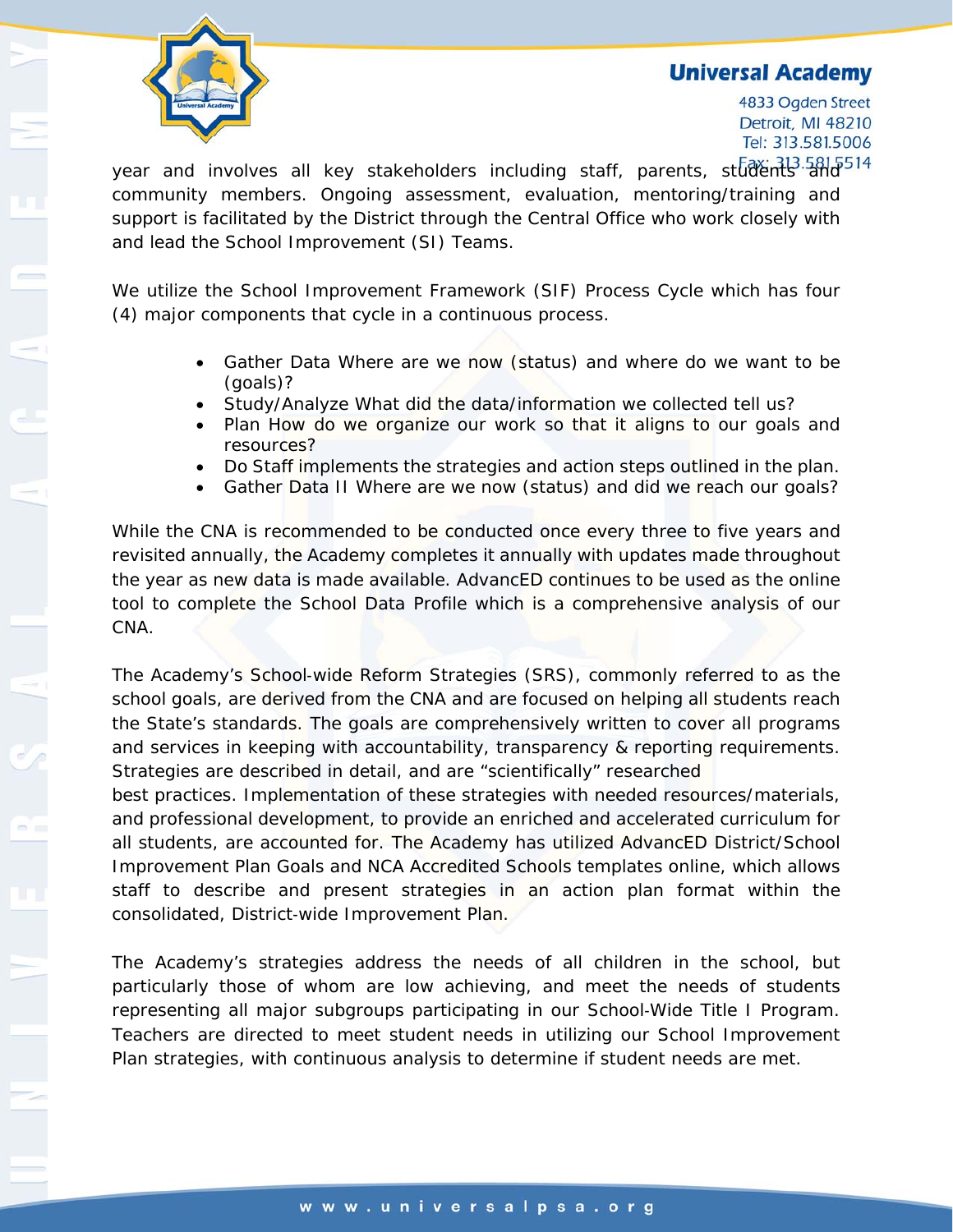4833 Ogden Street



Detroit, MI 48210 CNA data and School Improvement Teams (SIT) review and evaluate contrinually to demonstrate how the SIP strategies are effective and how they are increasing student achievement, allowing the Academy to continue to meet District and School Accountability Scorecard requirements.

The Academy's Goals & Objectives continue to address Title I assurances. The Academy's SIP has been submitted via AdvancED online planning tools by the deadline and will be available at the school upon request.

#### **3. A BRIEF DESCRIPTION**

Universal Academy is a public school academy that is authorized by Oakland University and was founded in 1998 by Mrs. Nawal Hamadeh, President of Hamadeh Educational Services, Inc. Since our inception, we continue to make progress in achieving the mission and goals envisioned by our founder. Through the publication of this report, we are sharing that progress with others, along with our plans for continued growth and improvement into the future.

Universal Academy is not considered a specialized school.

## **4. HOW TO ACCESS A COPY OF THE CORE CURRICULUM, A DESCRIPTION OF ITS IMPLEMENTATION, AND AN EXPLANATION OF THE VARIANCES FROM THE STATE'S MODEL**

Our district's curriculum is housed in Rubicon/Atlas an online based software program. Atlas is designed to electronically encompass the entire process of curriculum mapping in direct correlation to the Michigan Department of Education's (MDE) learning standards and Common Core standards for each grade level. Atlas allows for personalization in terms of curriculum mapping by allowing each teacher to download reports to their own dashboard for yearlong planning purposes, assessment categorizing and curriculum pacing.

The district is in full implementation with the curriculum as it is in direct alignment with the MDE and Common Core Standards. All units are designed with the required learning standards. There is little to no variation with the state mandated learning standards. Teachers meet on a weekly basis with their supervisors and on a monthly basis as a grade level team and or department to review their units and lesson plan to ensure vertical and horizontal alignments are taking place.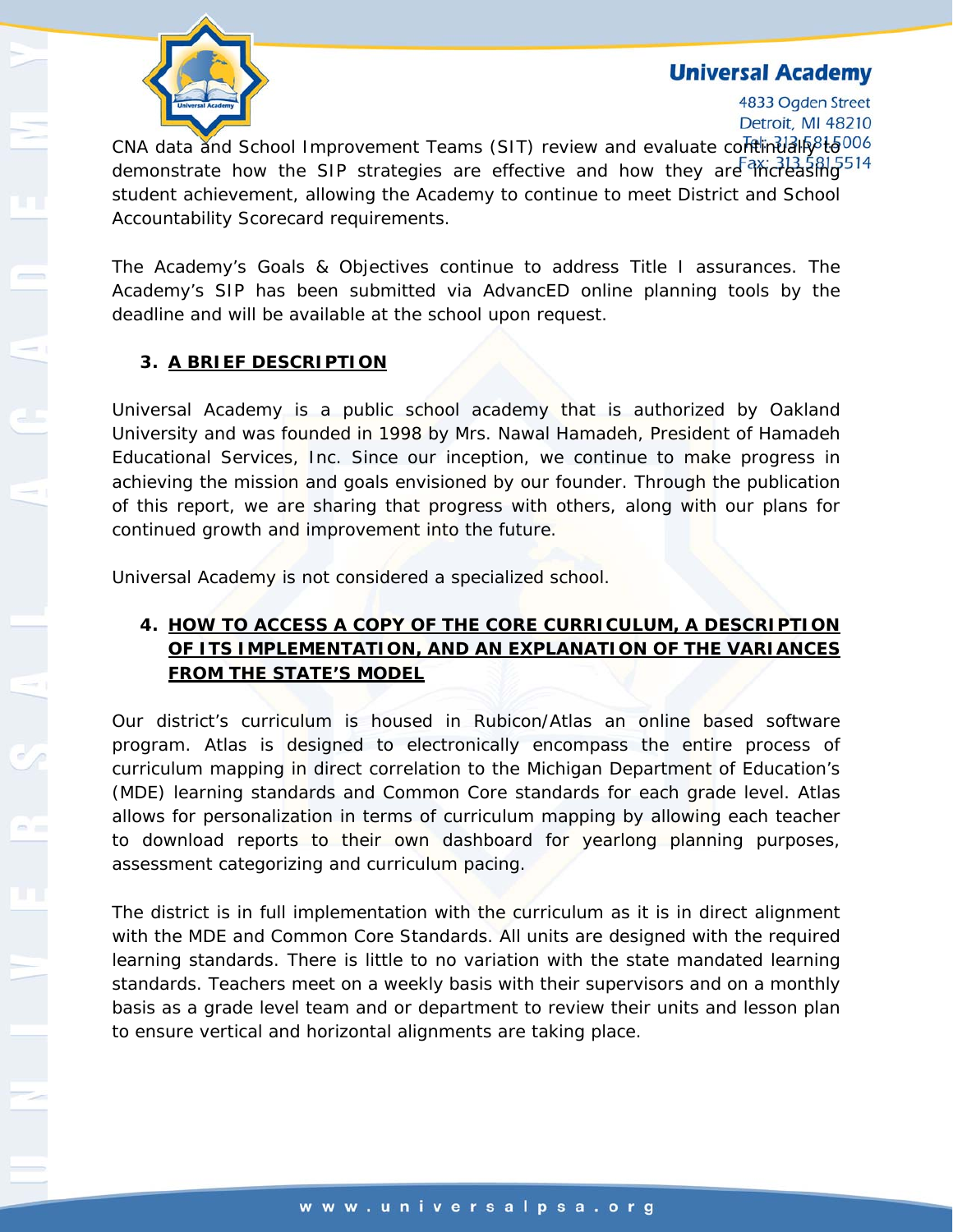

4833 Ogden Street Detroit, MI 48210 Tel: 313.581.5006

To get a copy of the district's core curriculum the parent and or perspective  $\frac{313}{60}$   $\frac{531}{60}$ can come into the main office and request (in writing) a copy of the core curriculum they want. At that point, the curriculum coordinator and or principal will download the curriculum documents for the parent in paper format within 3-5 days. The district will then reach out to the parent who made the request to let them know the file is ready to be picked up.

## **5. THE AGGREGATE STUDENT ACHIEVEMENT RESULTS FOR ANY LOCAL COMPETENCY TESTS OR NATIONALLY NORMED ACHIEVEMENT TESTS**

## **World-Class Instructional Design and Assessment (WIDA): K-12**

Data tables below provide trend data related to WIDA proficiency levels overall. The following results are from the spring WIDA Access for ELL (English Language Learner) students. "Reaching" or "Bridging" are considered proficient per the chart below.

![](_page_4_Figure_7.jpeg)

#### **NWEA Measures of Academic Progress: K**-**8**

The student conditional growth percentiles, shown below, represent the quantity of growth made in last three years in relation to similarly-scoring students from fall to spring. A value of greater than 50% or greater indicates more growth made than similarly-scoring students, while less than 50% indicates less growth than similarlyscoring students.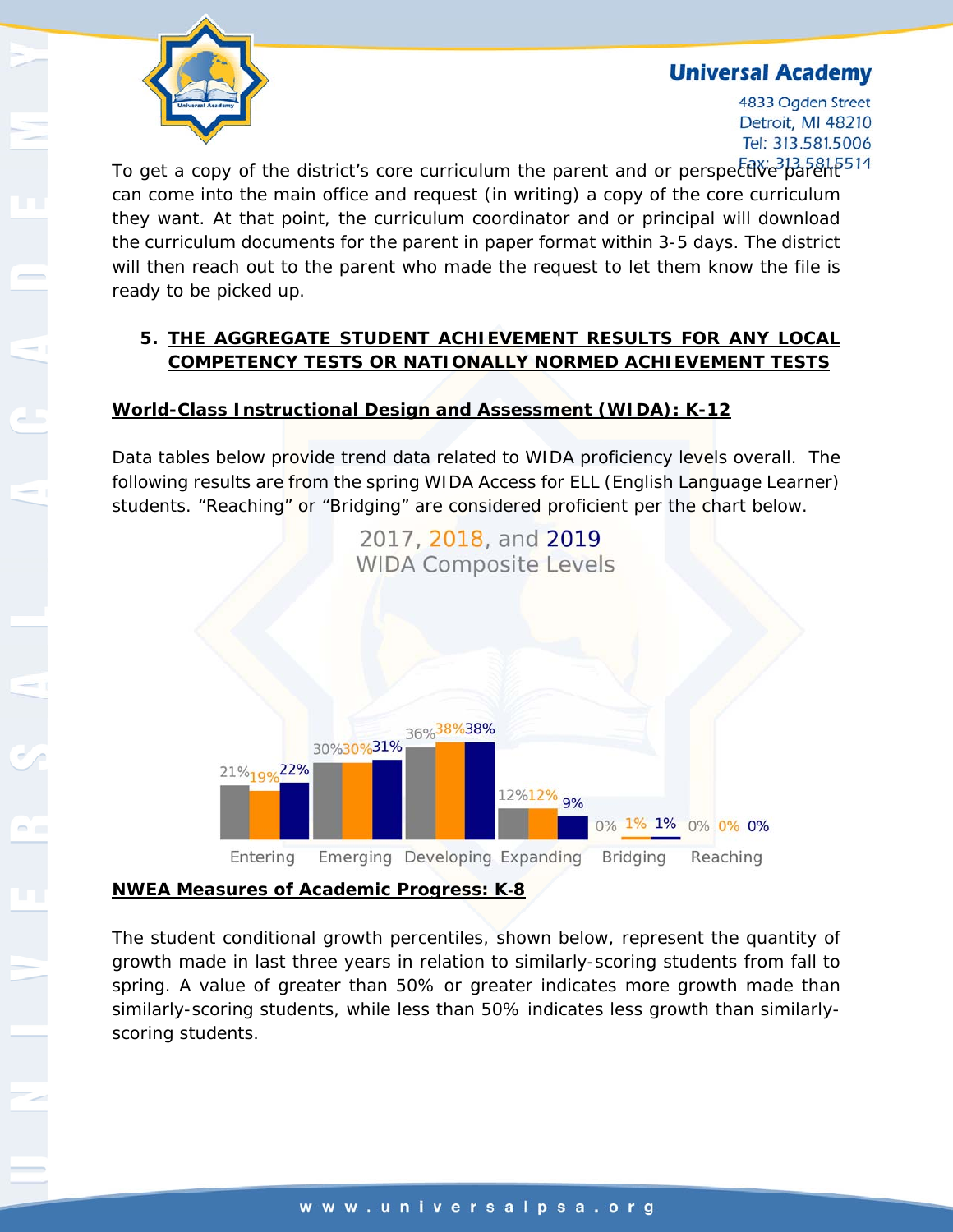![](_page_5_Figure_1.jpeg)

## **PSAT and SAT College Ready Assessments: 9-11**

Data tables below provide two years trend data related to PSAT and SAT College Readiness levels overall. PSAT/SAT is curriculum-based and career planning program that measures achievement in English, math and reading. It helps students measure their current academic development, explore career/training options, and make plans for the remaining years of high school and post-graduation years.

![](_page_5_Figure_4.jpeg)

## PSAT and SAT "College Ready" Rates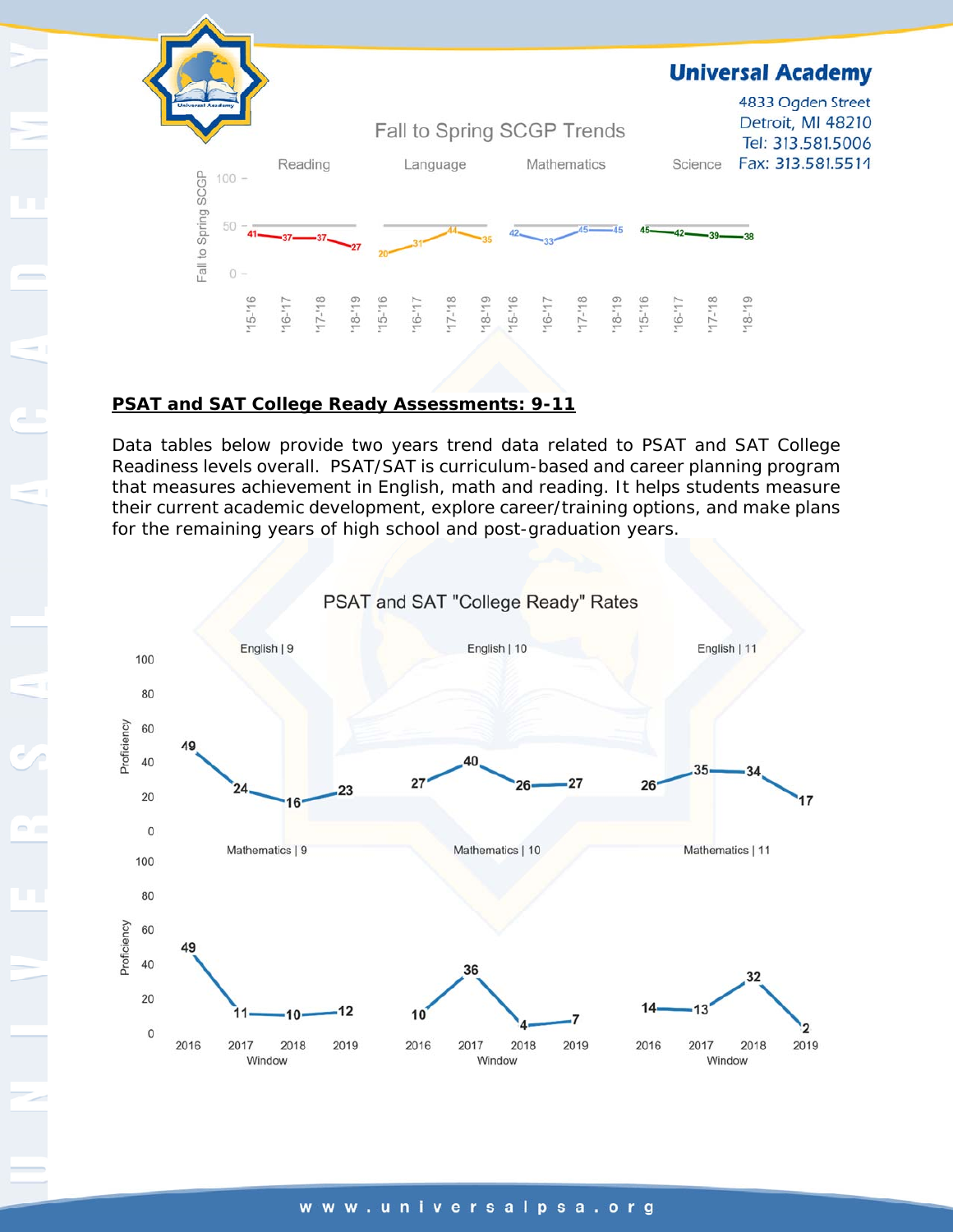![](_page_6_Picture_0.jpeg)

4833 Ogden Street Detroit, MI 48210 Tel: 313.581.5006 Fax: 313.581.5514

#### **6. THE NUMBER AND PERCENT OF STUDENTS REPRESENTED BY PARENTS AT PARENT-TEACHER CONFERENCES**

| Year    | <b>Student</b><br>Count | <b>Percentage</b> |
|---------|-------------------------|-------------------|
| 2016-17 | 716                     | 100%              |
| 2017-18 | 730                     | 100%              |
| 2018-19 | 745                     | $100\%$           |

At Universal Academy we encourage all parents to volunteer 20 hours minimum annually at the school. For the 2018-19 academic year, we had 100% of students represented at conferences (745 students). In 2016-17 and in 2017-18 our conference representation rates were 100%. Though our enrollment and parent community changes each year, we are still able to keep attendance at/or above 90% overall. For parents that are not able to physically attend, they are able to participate by electronic communication/means or via telephone to ensure 100% of parents are engaged in their child(ren)'s education.

With the improvements made to our parental involvement policy, we expect parental attendance not only parent teacher conferences to increase, but overall involvement in regular activities as well as we continue to implement Epstein's Model and National standards in our implementation plan.

#### **7. HIGH SCHOOL REPORT:**

Universal Academy continues to service students in high school who enroll in Dual Enrollment. With a steady increase in enrollment the expenditures have continued to increase annually each year. The percentage of students who participate and qualify has remained stable. Below is a summary of enrollment trends which vary annually depending on the number of students enrolled by grade level and those who qualify according to pupil accounting and District requirements (college readiness) as reported via the SID (School Infrastructure Database) report.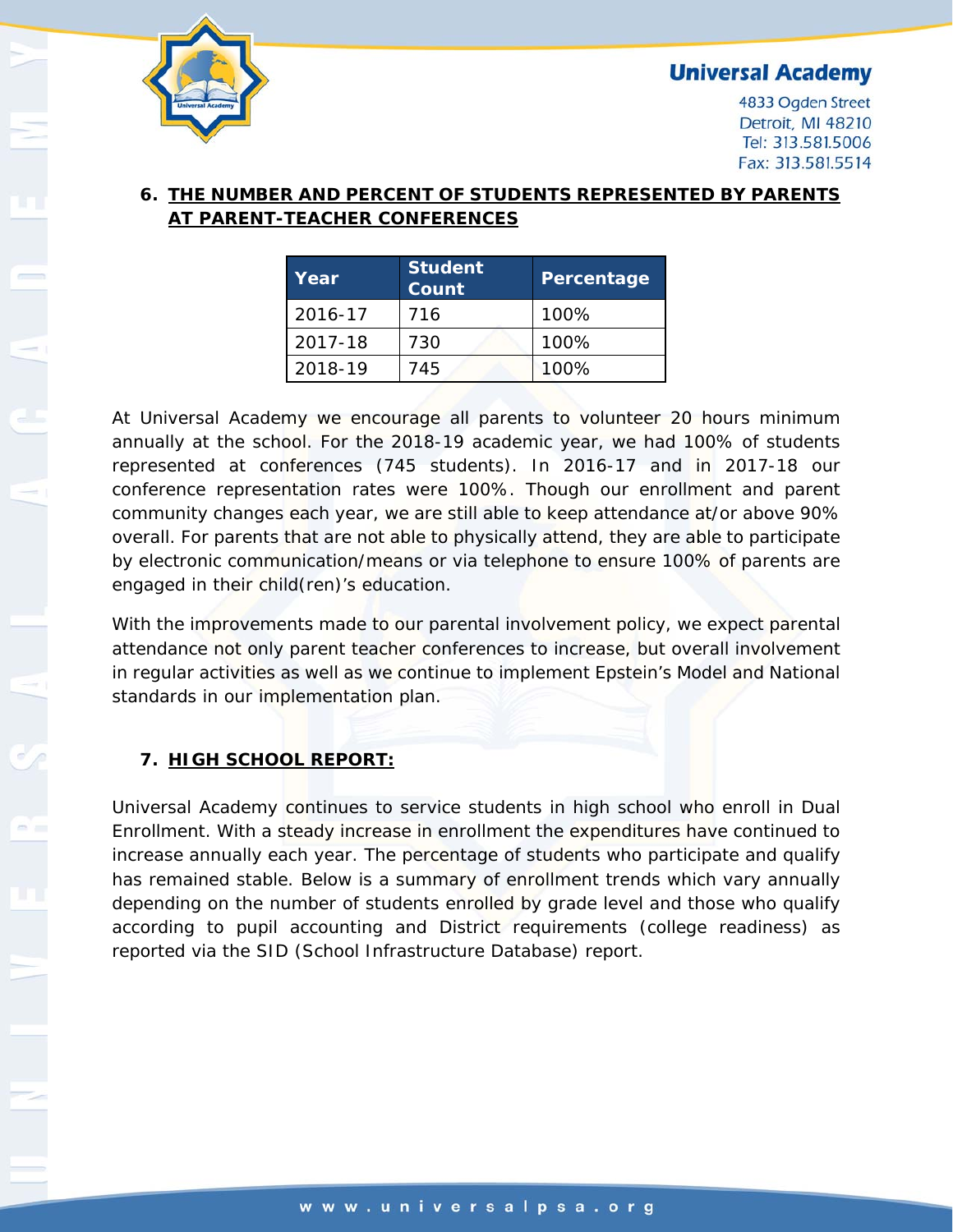![](_page_7_Picture_0.jpeg)

![](_page_7_Picture_1.jpeg)

4833 Ogden Street Detroit, MI 48210 Tel: 313.581.5006 Fax: 313.581.5514

#### a. **THE NUMBER AND PERCENT OF POSTSECONDARY ENROLLMENTS**

(DUAL ENROLLMENT) Number of students 2016-17: 38 Percent from total population: 10% (of all HS students)

Number of students 2017-18: 43 Percent from total population: 18% (of all HS students)

Number of students 2018-19: 32 Percent from total population: 13% (of all HS students)

## **b. THE NUMBER OF COLLEGE EQUIVALENT COURSES OFFERED (AP/IB)**  2016-17: N/A 2017-18: 2 2018-19: 2

**c. THE NUMBER AND PERCENTAGE OF STUDENTS ENROLLED IN COLLEGE EQUIVALENT COURSES (AP/IB)** 

2016-17: N/A 2017-18: 20 (9%) 2018-19: 17 (7%)

**d. THE NUMBER AND PERCENTAGE OF STUDENTS RECEIVING A SCORE LEADING TO COLLEGE CREDIT** 

2016-17: N/A 2017-18: 0 (0%) 2018-19: 3 (18%)

We have undergone many challenges as charter schools, yet we continue to achieve our mission, goals and objectives. Further, we continue to attract students and parents that are impressed with our progress and programs. We continue to remain financially sound during times of economic crisis, educationally oriented to success, and prepared to exceed expectations of all stakeholders and customers.